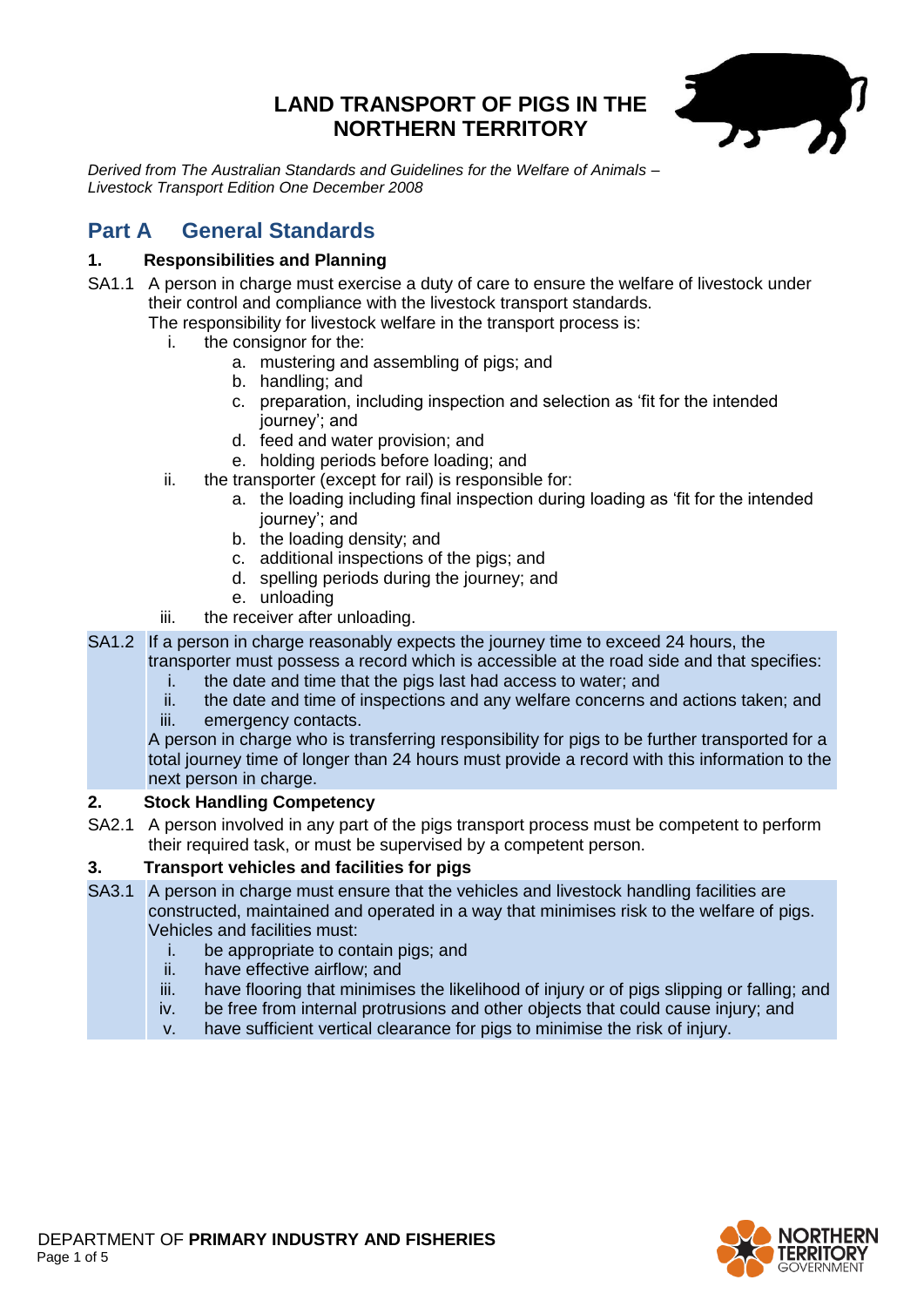## **4. Pre-transport selection of pigs**

- SA4.1 Pigs must be assessed as fit for the intended journey at every loading by a person in charge. An animal is not fit for a journey if it is:
	- i. unable to walk on its own by bearing weight on all legs; or
	- ii. severely emaciated; or
	- iii. visibly dehydrated; or
	- iv. showing visible signs of severe injury or distress; or
	- v. suffering from conditions that are likely to cause increased pain or distress during transport; or
	- vi. blind in both eyes
- SA4.2 Any animal assessed to be not fit for the intended journey must only be transported under veterinary advice.
- SA4.3 The consignor must only supply pigs that are fit for the intended journey.
- SA4.4 A person in charge must not load, nor permit to be loaded, pigs that are not fit for the intended journey except under veterinary advice. If pigs are assessed to be not fit for the intended journey before loading, a person in charge must make appropriate arrangements for their care, treatment or humane destruction at the first reasonable opportunity.

#### **5. Loading, transporting and unloading of pigs**

- SA5.1 If the maximum permitted time off water is reached, the person in charge must provide the pigs with a spell (water, food, space to lie down and rest) according to the table below before continuing the current journey or before starting another journey.
- SA5.2 The person in charge must manage time off water to minimise risk to the welfare of the pigs according to:
	- i. the increased risk to welfare of longer journeys close to the permitted maximum time off water; and
	- ii. the assessment of whether the pigs are fit for the remainder of the intended journey; and
	- iii. the predicted climatic conditions, especially heat or cold; and
	- iv. the class of pigs, especially if weak, pregnant, recently having given birth, lactating or immature; and
	- v. the nature of the intended journey.
- SA5.3 If no records are provided indicating the last time the pigs had access to water, pigs at a livestock handling facility (saleyard, spelling facility or staging point) must be provided with reasonable access to water by the person in charge within 24 hours at the facility, or within the maximum time off water relevant to the class of pigs if this is less than 24 hours.
- SA5.4 The driver must assess the loading density for each pen or division in the livestock crate or each container. The assessment is based on average live weight of the intended pigs loading, and must be managed to minimise risk to the welfare of the pigs. Determination of loading density must consider all of the following factors:
	- i. class
	- ii. size and body condition
	- iii. predicted climatic conditions
	- iv. nature of the intended journey
	- v. design and capacity of the vehicle.
- SA5.5 The driver must have the final decision on the loading density.
- SA5.6 The driver must segregate pigs by sufficient internal partitions to minimise risk to the welfare of other pigs. Determination of segregation must consider all the following factors:<br>i. class and size
	- class and size
	- ii. general health of the pigs
	- iii. level of aggression
	- iv. nature of the intended journey.
- SA5.7 A person who handles pigs in the transport process must do so in a manner that is appropriate to the class, and minimises pain or injury. Specifically:
	- i. pigs must not be lifted by only the head, ears, neck or tail; or
	- ii. pigs must not be lifted off the ground by a single leg; unless they are less than 15kg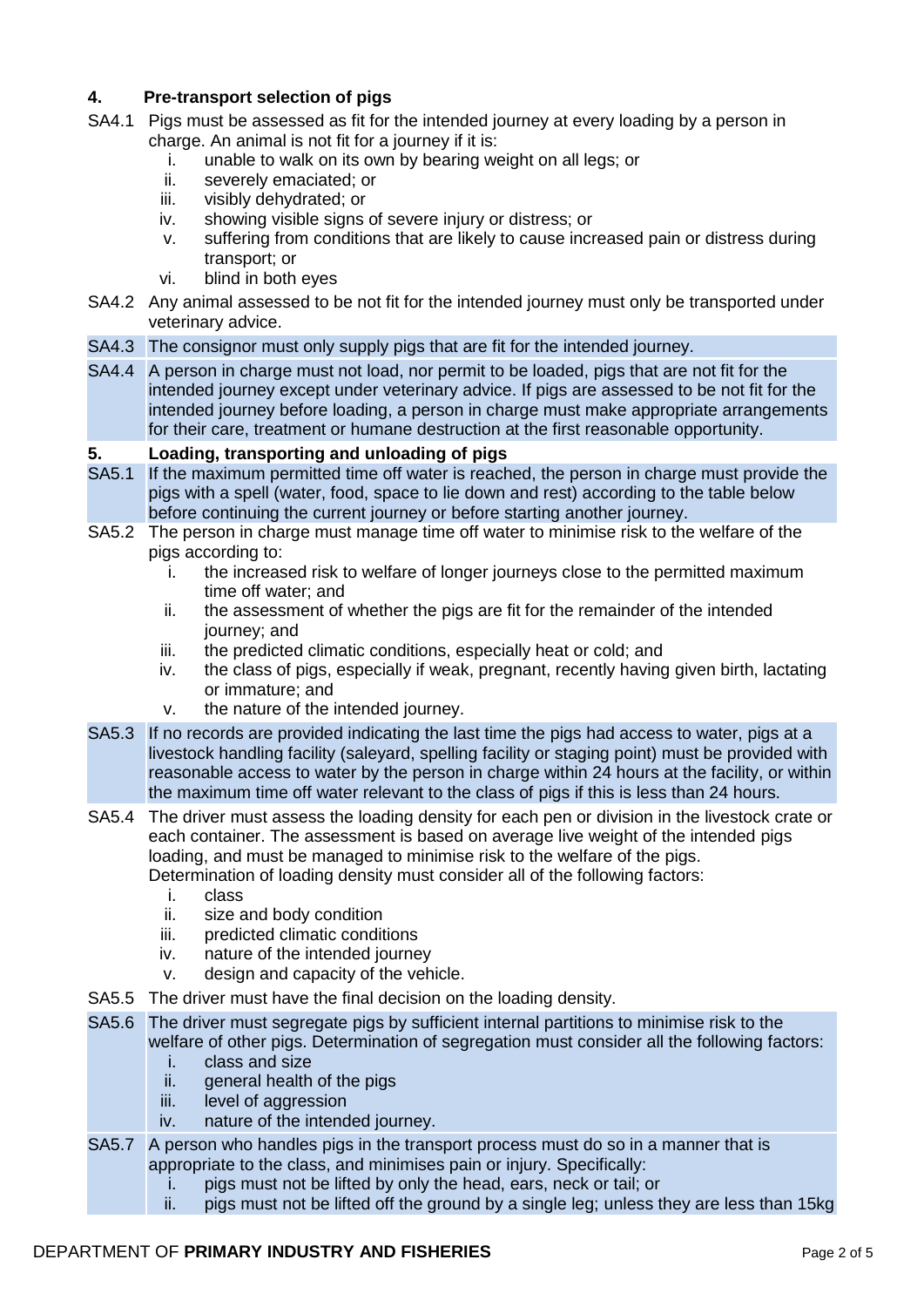- iii. mechanical lifting of pigs must ensure that they are supported or secured as necessary; or
	- iv. pigs must not be thrown or dropped; or
- v. pigs must not be struck in an unreasonable manner, punched or kicked; or
- vi. pigs which are unable to stand must not be dragged, except in an emergency to allow safe handling, lifting, treatment or humane destruction.
- SA5.9 A person in charge must ensure that a dog is under control at all times during loading, transporting and unloading pigs.
- SA5.10 A transporter must ensure that the ramp and the vehicle are properly aligned, and that any gap between the ramp and the vehicle is sufficiently narrow to minimise the likelihood of injury to pigs during loading and unloading.
- SA5.11 The transporter must:
	- i. inspect the livestock crate immediately before departure, to ensure that doors are closed and secured; and
	- ii. inspect the receival yard immediately before unloading, to ensure that there is free access and sufficient space for the pigs intended to be unloaded; and
	- iii. take reasonable steps to notify a receiver of the arrival of the pigs at the destination.
- SA5.12 The transporter must inspect pigs:
	- i. on the vehicle before departure; and
	- ii. except when pigs travel on roll-on/roll-off livestock transport vehicles during a sea journey, within the first hour of the journey and then at least every three hours or at each driver rest stop, whichever comes first; and
	- iii. at unloading; and
	- iv. at each driver or vehicle change over stop.
- SA5.13 Upon identifying a distressed or injured animal at an inspection, a person in charge must provide or seek assistance at the first reasonable opportunity. Weak, ill or injured pigs must be identified to the person receiving them.
- SA5.14 The receiver of pigs must make arrangements at the first reasonable opportunity for separating weak, ill or injured pigs for rest and recovery, appropriate treatment, or humane destruction and disposal of dead stock.
- SA5.15 A person in charge must take reasonable steps to minimise the impact of extreme weather conditions on the welfare of pigs during the transport process.

### **6. Humane Destruction**

- SA6.1 A person in charge must ensure that humane destruction methods result in rapid loss of consciousness followed by death while unconscious.
- SA6.2 A person in charge must ensure moribund pigs are humanely destroyed by a competent person or under the direct supervision of a competent person at the first reasonable opportunity.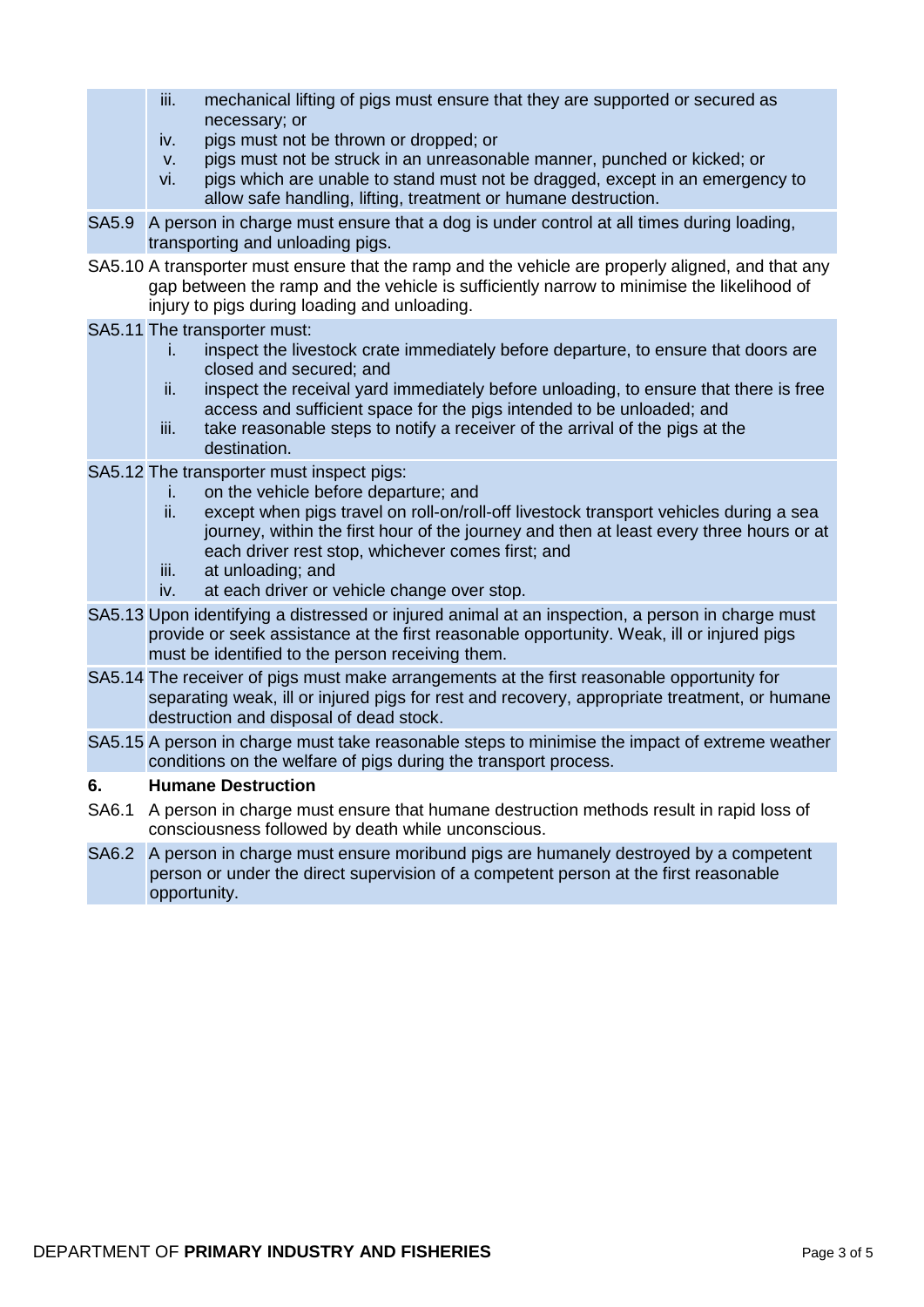- SA6.3 If a competent person is not immediately available to humanely destroy pigs, the person in charge must arrange for a competent person to carry out the procedure at the first reasonable opportunity.
- SA6.4 A person humanely destroying pigs must take reasonable action to confirm they are dead.
- SA6.7 A person must not use blunt trauma to the forehead to destroy pigs, unless the piglets are less than 15kg liveweight.
- SA6.8 Pigs must not be destroyed by bleeding-out by neck cut.

# **Part B Pigs Specific Standards**

SB9.1 A person in charge must ensure time off water does not exceed the time periods given below for each class of pigs:

| <b>Class</b>                   | <b>Maximum time off water</b><br>(hours) | <b>Minimum Spell duration</b><br>(hours) |
|--------------------------------|------------------------------------------|------------------------------------------|
| <b>Pigs</b>                    | 24                                       | 12                                       |
| Lactating sows with<br>piglets | 12                                       | 12                                       |
| Weaners                        | 12                                       | 12                                       |

- SB9.2 Journey time may be extended to 72 hours only under the following conditions:
	- i. Pigs must have access to water and food on the vehicle within every 24 hours
	- ii. There must be space for all pigs to lie down
	- iii. Pigs must be assessed regularly to be fit for the remainder of the intended journey
	- iv. Pigs must be provided with water and food and rest for 24 hours before starting another journey.
- SB9.3 If pigs have been off water for the maximum time permitted, they must be provided with water, food and rest for 12 hours before starting another journey.
- SB9.4 Electric prodders must not be used on pigs

\* Standards highlighted will be regulated under the *NT Livestock Regulations*